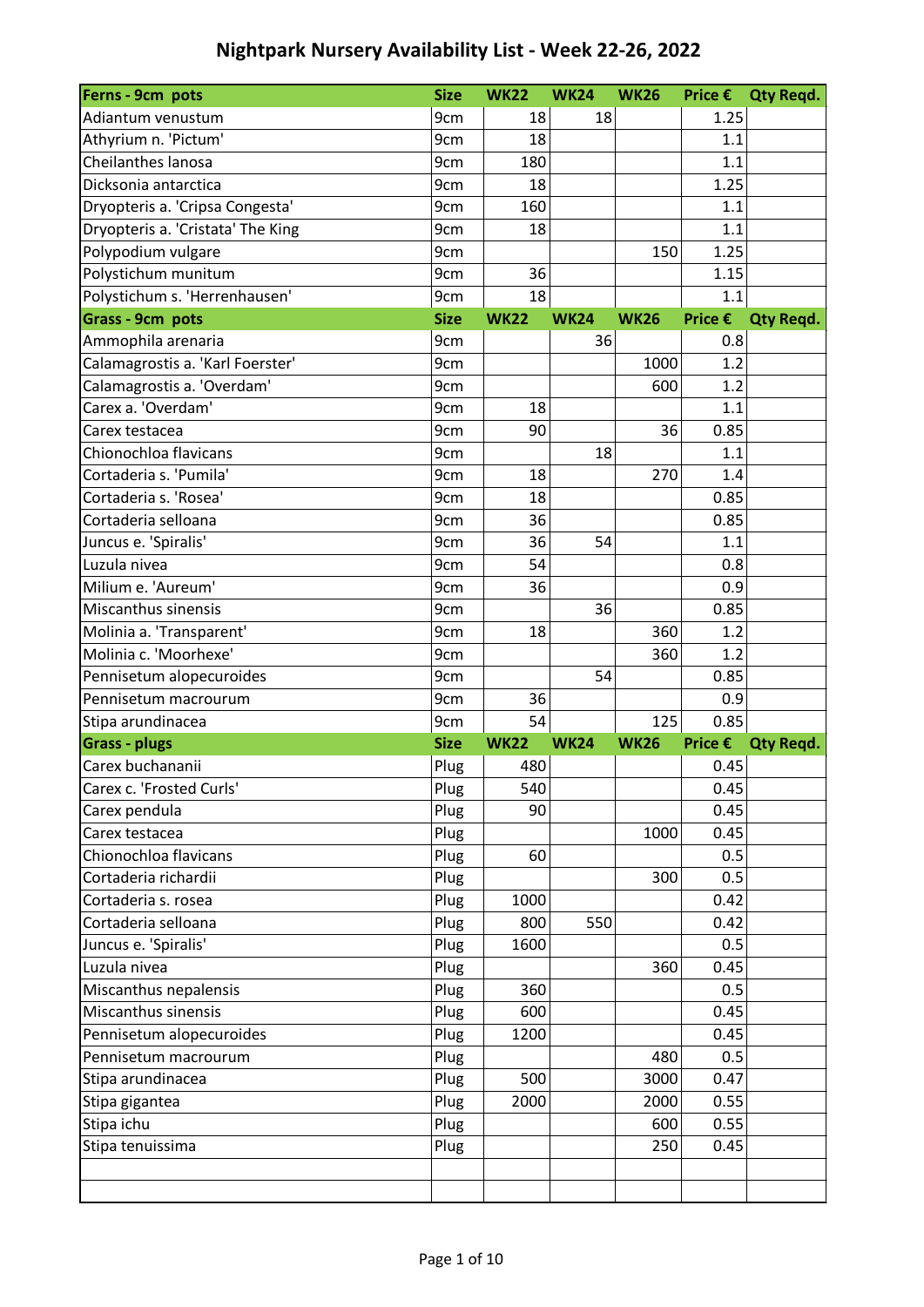| <b>Herbaceous Perennials</b>           | <b>Size</b> | <b>WK22</b> | <b>WK24</b> | <b>WK26</b> |      | Price € Qty Reqd. |
|----------------------------------------|-------------|-------------|-------------|-------------|------|-------------------|
| Acanthus hungaricus                    | 9cm         |             | 110         |             | 1.75 |                   |
| <b>Acanthus mollis</b>                 | 9cm         |             |             | 300         | 1.1  |                   |
| Achillea m. 'Appleblossom'             | 9cm         |             |             | 160         | 1.15 |                   |
| Achillea m. 'Lilac Beauty'             | 9cm         |             |             | 270         | 1.15 |                   |
| Achillea m. 'Paprika'                  | 9cm         |             |             | 160         | 1.15 |                   |
| Achillea m. 'Red Velvet'               | 9cm         |             |             | 220         | 1.15 |                   |
| Achillea 'Terracotta'                  | 9cm         |             |             | 36          | 1.15 |                   |
| Achillea 'Walther Funcke'              | 9cm         |             |             | 270         | 1.15 |                   |
| Agapanthus 'Brilliant Blue'            | 9cm         |             |             | 500         | 1.8  |                   |
| Agapanthus 'Enigma'                    | 9cm         |             |             | 270         | 1.65 |                   |
| Agapanthus 'Navy Blue'                 | 9cm         | 54          |             | 500         | 1.8  |                   |
| Agapanthus 'Twister'                   | 9cm         |             |             | 600         | 1.8  |                   |
| Agapanthus 'White Heaven'              | 9cm         |             |             | 250         | 1.9  |                   |
| Ajuga r. 'Black Scallop'               | 9cm         | 90          |             |             | 1.1  |                   |
| Anemone pavonina                       | 9cm         | 180         |             |             | 1.25 |                   |
| Anemone sylvestris                     | 9cm         | 18          |             |             | 0.85 |                   |
| Anemone 'Wild Swan' PBR                | 9cm         |             |             | 100         | 1.75 |                   |
| Angelica archangelica                  | 9cm         | 18          |             |             | 0.9  |                   |
| Aquilegia c. 'Yellow Queen'            | 9cm         | 90          |             |             | 0.85 |                   |
| Artemesia I. 'Valerie Finnis'          | 9cm         | 54          |             |             | 1.05 |                   |
| Asparagus o. 'Connover's Colossal'     | 9cm         | 160         |             |             | 1.2  |                   |
| Astelia n. 'Westland'                  | 9cm         |             |             | 300         | 1.5  |                   |
| Astilbe 'Brautschleier'                | 9cm         |             |             | 300         | 1.1  |                   |
| Astilbe 'Fanal'                        | 9cm         | 350         |             |             | 1.2  |                   |
| Astilbe 'Peach Blossom'                | 9cm         |             | 90          |             | 1.1  |                   |
| Astrantia m. 'Superstar' PBR           | 9cm         | 180         |             | 450         | 1.8  |                   |
| Astrantia major                        | 9cm         | 54          | 54          |             | 0.95 |                   |
| Bergenia 'Bressingham White'           | 9cm         | 54          |             |             | 1.4  |                   |
| Bergenia 'Rotblum'                     | 9cm         | 18          |             |             | 0.85 |                   |
| Brunnera m. 'Jack Frost' PBR           | 9cm         |             |             | 300         | 1.75 |                   |
| Brunnera macrophylla                   | 9cm         | 250         |             |             | 1.25 |                   |
| Bupleurum falcatum                     | 9cm         | 18          |             |             | 1.15 |                   |
| Campanula g. 'Alba'                    | 9cm         | 18          |             |             | 0.8  |                   |
| Campanula pers. 'alba'                 | 9cm         | 30          |             |             | 0.8  |                   |
| Campanula portenschlagiana             | 9cm         | 54          |             | 70          | 0.8  |                   |
| Campanula pos. 'EH Frost'              | 9cm         | 18          |             |             | 0.9  |                   |
| Centaurea montana                      | 9cm         | 18          |             |             | 0.8  |                   |
| Cephalaria gigantea                    | 9cm         | 36          |             |             | 0.85 |                   |
| Cerinthe m. 'Purpurascens'             | 9cm         | 36          |             |             | 0.8  |                   |
| Cirsium r. 'Atropurpureum'             | 9cm         | 120         |             |             | 1.5  |                   |
| Cirsium r. 'Trevors Blue Wonder'       | 9cm         | 36          | 270         |             | 1.6  |                   |
| Coreopsis g. 'Uptick Yellow & Red' PBR | 9cm         | 36          |             |             | 1.15 |                   |
| Coreopsis v. 'Moonbeam'                | 9cm         | 108         |             |             | 1.1  |                   |
| Crocosmia 'Emily McKensie'             | 9cm         | 750         |             |             | 1.1  |                   |
| Crocosmia 'Fireglow'                   | 9cm         | 180         |             |             | 1.05 |                   |
| Crocosmia 'George Davidson'            | 9cm         | 500         |             |             | 1.1  |                   |
| Crocosmia 'Lucifer'                    | 9cm         | 900         |             |             | 1.1  |                   |
| Cryptotaenia j. atropurpurea           | 9cm         | 36          | 36          |             | 1.1  |                   |
| Cyclamen pseudoibericm                 | 9cm         | 360         |             |             | 1.95 |                   |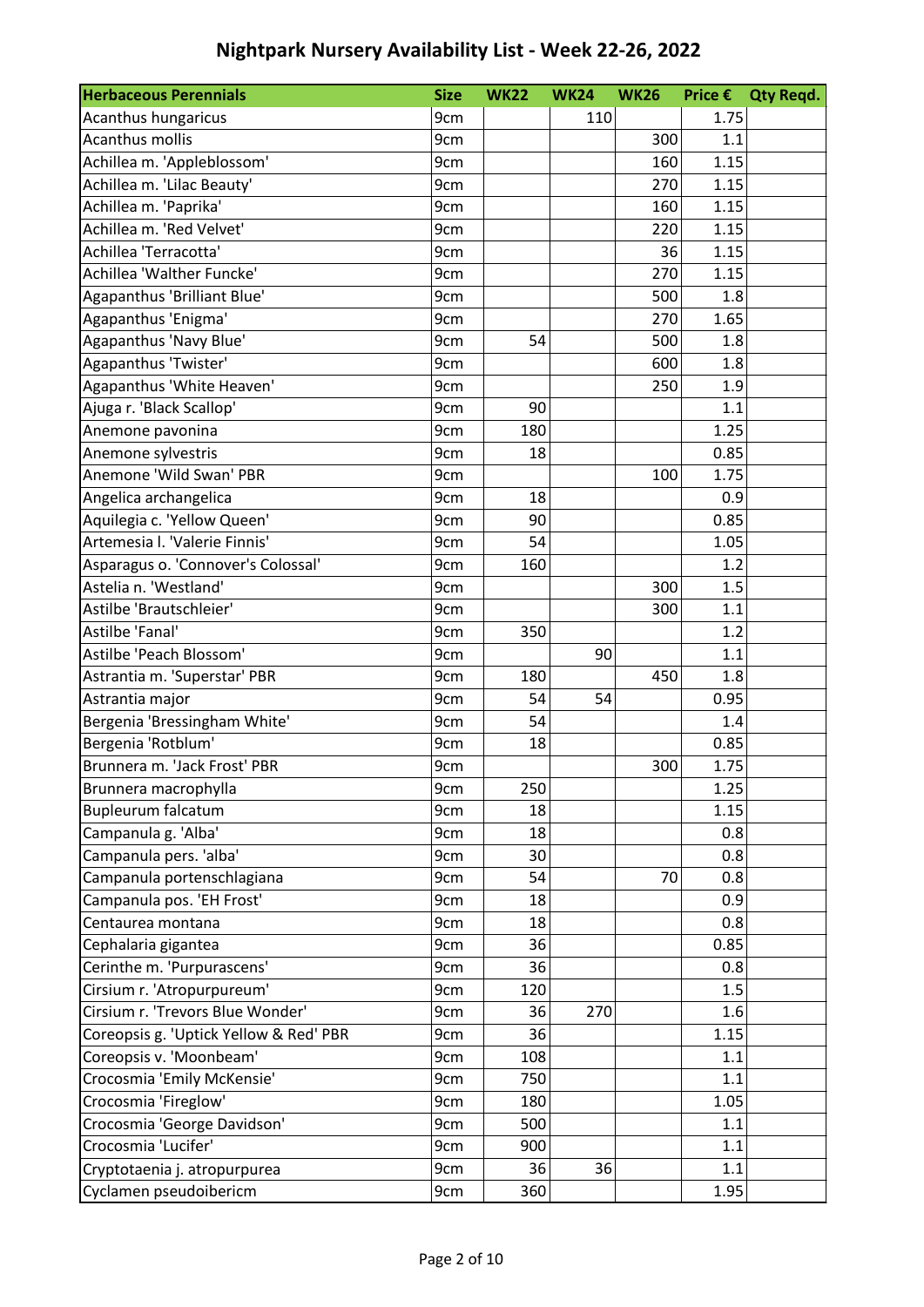| Cynara scolymus                                    | 9cm | 36   |     | 36   | 0.85 |  |
|----------------------------------------------------|-----|------|-----|------|------|--|
| Dacus c. 'Purple Kisses'                           | 9cm |      |     | 140  | 1.1  |  |
| Delosperma sutherlandii                            | 9cm | 90   |     |      | 0.85 |  |
| Delphinium 'Astolat'                               | 9cm | 54   |     |      | 1.05 |  |
| Delphinium 'Galahad'                               | 9cm | 90   |     |      | 1.05 |  |
| Delphinium Magic Fountain Dark Blue/ White Bee 9cm |     | 54   |     |      | 1.05 |  |
| Delphinium Magic Fountain Deep Rose/White Bee 9cm  |     | 36   |     |      | 1.05 |  |
| Delphinium Magic Fountain Sky Blue/White Bee       | 9cm | 54   |     |      | 1.05 |  |
| Delphinium Magic Fountain White                    | 9cm | 36   |     |      | 1.05 |  |
| Delphinium Magic FountainDark Blue/Black Bee       | 9cm | 36   |     |      | 1.05 |  |
| Dicentra f. 'Luxuriant'                            | 9cm | 140  |     |      | 1.35 |  |
| Dicentra s. 'Alba'                                 | 9cm | 150  |     |      | 1.25 |  |
| Digitalis mertonensis                              | 9cm |      | 36  |      | 0.85 |  |
| Digitalis p. 'Excelsior Hybrids'                   | 9cm | 300  |     |      | 0.85 |  |
| Dodecatheon p. 'Red Wings'                         | 9cm | 180  |     |      | 0.9  |  |
| Echinacea pallida                                  | 9cm | 36   |     |      | 0.85 |  |
| Echinops b. 'Blue Globe'                           | 9cm | 90   |     |      | 0.85 |  |
| Erigeron aurantiacus                               | 9cm | 18   |     |      | 0.85 |  |
| Erigeron karvinskianus                             | 9cm | 36   | 36  | 54   | 0.8  |  |
| Erodium manescavii                                 | 9cm | 180  |     |      | 0.9  |  |
| Eryngium bourgatii                                 | 9cm | 180  |     |      | 0.9  |  |
| Eryngium p. 'Blue Hobbit'                          | 9cm | 72   |     |      | 0.9  |  |
| Eryngium z. 'Violetta'                             | 9cm | 180  |     | 300  | 1.6  |  |
| Erysimum 'Bowles me Away'                          | 9cm | 360  | 360 | 300  | 1.1  |  |
| Erysimum 'Red Jep'                                 | 9cm | 125  |     |      | 0.95 |  |
| Euphorbia amy. 'Purpurea'                          | 9cm |      | 180 |      | 1.05 |  |
| Euphorbia 'Ascot Rainbow'                          | 9cm |      | 160 |      | 1.15 |  |
| Farfugium j. 'Wavy Gravy' PBR                      | 9cm |      | 200 |      | 1.75 |  |
| Ferula communis                                    | 9cm | 90   |     |      | 1.5  |  |
| Filipendula r. 'Venusta'                           | 9cm | 200  |     |      | 1.25 |  |
| Galium odoratum                                    | 9cm | 54   |     |      | 1.05 |  |
| Galtonia candicans                                 | 9cm | 54   |     |      | 1.1  |  |
| Gaura I. 'Gaudi Red' PBR                           | 9cm | 36   |     |      | 0.95 |  |
| Gaura I. 'Geyser Pink'                             | 9cm | 180  |     |      | 0.95 |  |
| Gaura I. 'Rosy Jane'                               | 9cm | 180  |     |      | 1.15 |  |
| Geranium 'Ann Folkard'                             | 9cm | 36   |     | 300  | 1.45 |  |
| Geranium 'Anne Thompson'                           | 9cm | 500  |     | 360  | 1.45 |  |
| Geranium c. 'Biokovo'                              | 9cm | 72   |     |      | 1.2  |  |
| Geranium c. 'Kashmir Purple'                       | 9cm | 300  |     |      | 1.45 |  |
| Geranium 'J S Matu Vu' PBR                         | 9cm | 180  |     | 270  | 1.5  |  |
| Geranium m. 'Bevan's variety'                      | 9cm | 54   |     |      | 1.1  |  |
| Geranium p. 'Raven'                                | 9cm | 90   |     |      | 1.25 |  |
| Geranium p. 'Splish Splash'                        | 9cm | 36   |     |      | 1.5  |  |
| Geranium 'Patricia'                                | 9cm | 36   |     | 270  | 1.35 |  |
| Geranium 'Rozanne' PBR                             | 9cm | 1500 |     | 2500 | 1.75 |  |
| Geranium s. 'Max Frei'                             | 9cm | 90   |     |      | 1.4  |  |
| Geranium sanguineum                                | 9cm | 54   |     |      | 1.05 |  |
| <b>Geum 'Totally Tangerine'</b>                    | 9cm | 36   |     |      | 1.75 |  |
| Helenium a. 'Helena Red Shades'                    | 9cm | 54   |     |      | 0.85 |  |
| Helleborus niger                                   | 9cm |      |     | 1500 | 1.15 |  |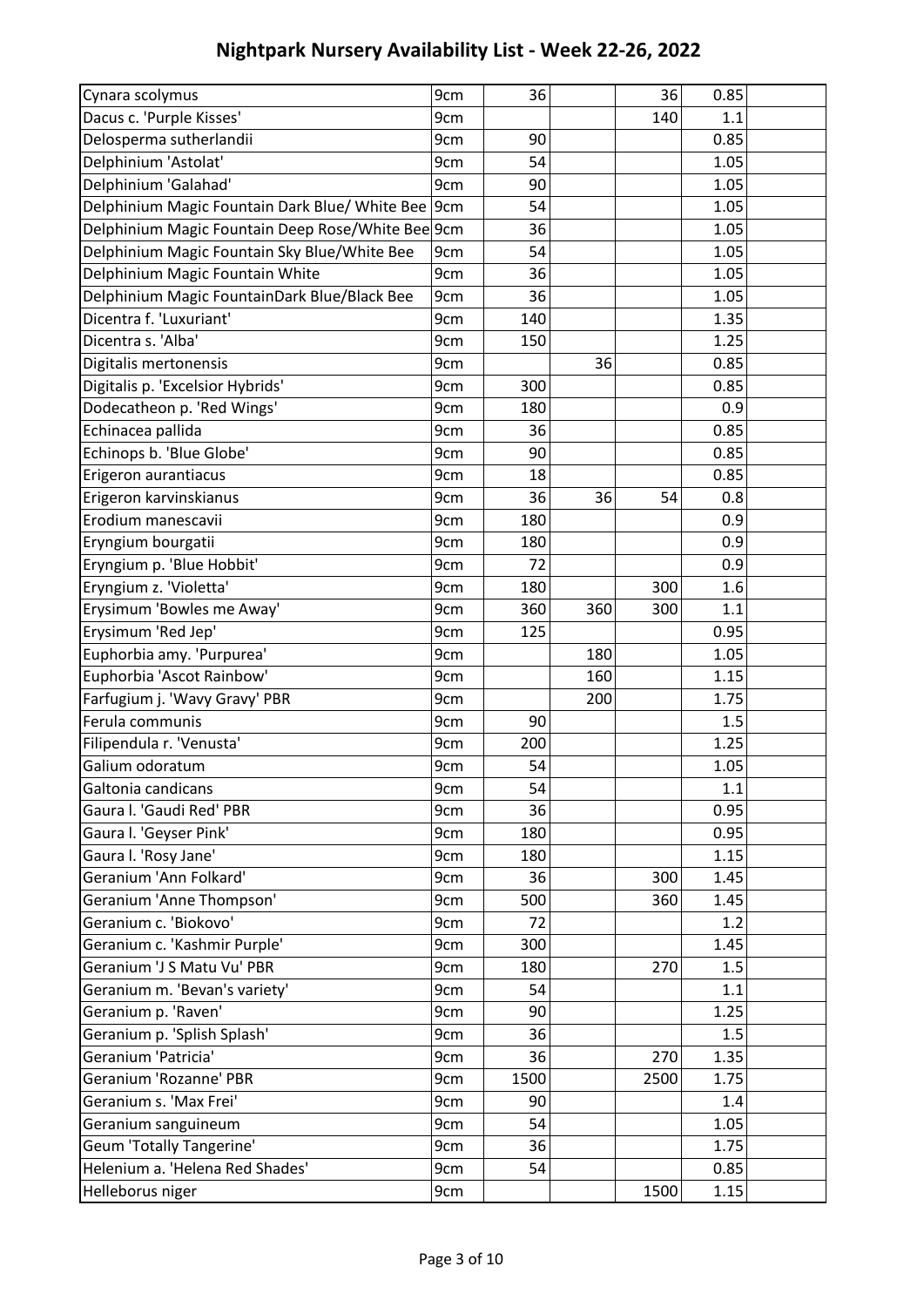| Helleborus o. 'Lady Series'             | 9cm |     | 36  | 180 | 1.15 |  |
|-----------------------------------------|-----|-----|-----|-----|------|--|
| Hesperis mat. 'Alba'                    | 9cm | 36  |     |     | 0.85 |  |
| Heuchera 'Forever Purple' PBR           | 9cm | 180 |     |     | 1.65 |  |
| Heuchera 'Forever Red' PBR              | 9cm |     | 250 | 180 | 1.65 |  |
| Heuchera m. 'Palace Purple'             | 9cm | 36  |     |     | 0.8  |  |
| Heuchera 'Marmalade' PBR                | 9cm |     |     | 450 | 1.65 |  |
| Heucherella 'Onyx' PBR                  | 9cm |     |     | 125 | 1.55 |  |
| Heucherella 'Stoplight' PBR             | 9cm |     | 36  |     | 1.55 |  |
| Heucherella 'Sweet Tea' PBR             | 9cm | 110 |     |     | 1.65 |  |
| Hosta 'August Moon'                     | 9cm |     |     | 180 | 1.25 |  |
| Hosta 'Big Daddy'                       | 9cm |     |     | 200 | 1.45 |  |
| Hosta 'Blue Mouse Ears'                 | 9cm |     |     | 180 | 1.25 |  |
| Hosta 'Bressingham Blue'                | 9cm |     |     | 250 | 1.15 |  |
| Hosta 'Fragrant Bouquet'                | 9cm |     |     | 180 | 1.2  |  |
| Hosta 'Francee'                         | 9cm |     |     | 140 | 1.25 |  |
| Hosta 'Frances Williams'                | 9cm |     |     | 150 | 1.25 |  |
| Hosta 'Patriot'                         | 9cm |     |     | 250 | 1.6  |  |
| Hosta s. 'Elegans'                      | 9cm |     |     | 90  | 1.25 |  |
| Hosta 'Sum & Substance'                 | 9cm | 18  |     | 200 | 1.75 |  |
| Iberis s. 'Whiteout'                    | 9cm |     | 18  |     | 0.8  |  |
| Iris pseudacorus                        | 9cm |     | 160 |     | 0.85 |  |
| Iris s. 'Blue King'                     | 9cm |     | 360 |     | 1.15 |  |
| Iris s. 'Flight of Butterflies'         | 9cm |     | 180 |     | 1.15 |  |
| Iris s. 'Gull's Wing'                   | 9cm |     | 90  |     | 1.15 |  |
| Iris s. 'Snow Queen'                    | 9cm |     | 200 |     | 1.15 |  |
| Iris s. 'Sparkling Rose'                | 9cm |     | 180 |     | 1.15 |  |
| Iris sibirica                           | 9cm | 36  |     |     | 0.9  |  |
| Kniphofia caulescens                    | 9cm |     | 54  |     | 0.85 |  |
| Kniphofia citrina                       | 9cm | 18  |     |     | 0.85 |  |
| Kniphofia 'Flamenco'                    | 9cm | 36  |     |     | 1.65 |  |
| Kniphofia 'Mango Popsicle' PBR          | 9cm | 36  |     | 180 | 1.65 |  |
| Kniphofia 'Nancy's Red'                 | 9cm | 36  |     |     | 1.45 |  |
| Kniphofia 'Orange Vanilla Popsicle' PBR | 9cm | 72  |     |     | 1.65 |  |
| Kniphofia 'Royal Castle'                | 9cm | 18  |     |     | 0.85 |  |
| Lamium m. 'Red Nancy'                   | 9cm |     |     | 270 | 0.95 |  |
| Lamium m. 'White Nancy'                 | 9cm | 72  |     |     | 0.95 |  |
| Lavandula 'Hidcote'                     | 9cm | 300 |     | 300 | 0.9  |  |
| Lavandula i. 'Phenomenal'               | 9cm | 110 |     |     | 1.1  |  |
| Liatris s. 'Floristan Violett'          | 9cm |     | 140 |     | 0.85 |  |
| Libertia grandiflora                    | 9cm |     | 180 | 600 | 0.9  |  |
| Ligularia d. 'Othello'                  | 9cm | 300 |     |     | 1.25 |  |
| Ligularia przewalskii                   | 9cm | 45  |     |     | 0.85 |  |
| Ligularia s. 'The Rocket'               | 9cm | 360 |     |     | 1.5  |  |
| Ligusticum lucidum                      | 9cm | 18  |     |     | 0.85 |  |
| Ligusticum scoticum                     | 9cm | 36  |     |     | 0.9  |  |
| Lobelia g. vedrariensis                 | 9cm | 54  |     |     | 0.85 |  |
| Lobelia f. 'Elmfeuer'                   | 9cm | 54  |     |     | 0.85 |  |
| Lobelia 'Starship Scarlet'              | 9cm | 40  |     |     | 0.95 |  |
| Lupinus 'Gallery Mix'                   | 9cm | 36  |     |     | 0.85 |  |
| Lychnis c. 'Gardener's World'           | 9cm |     | 400 |     | 1.5  |  |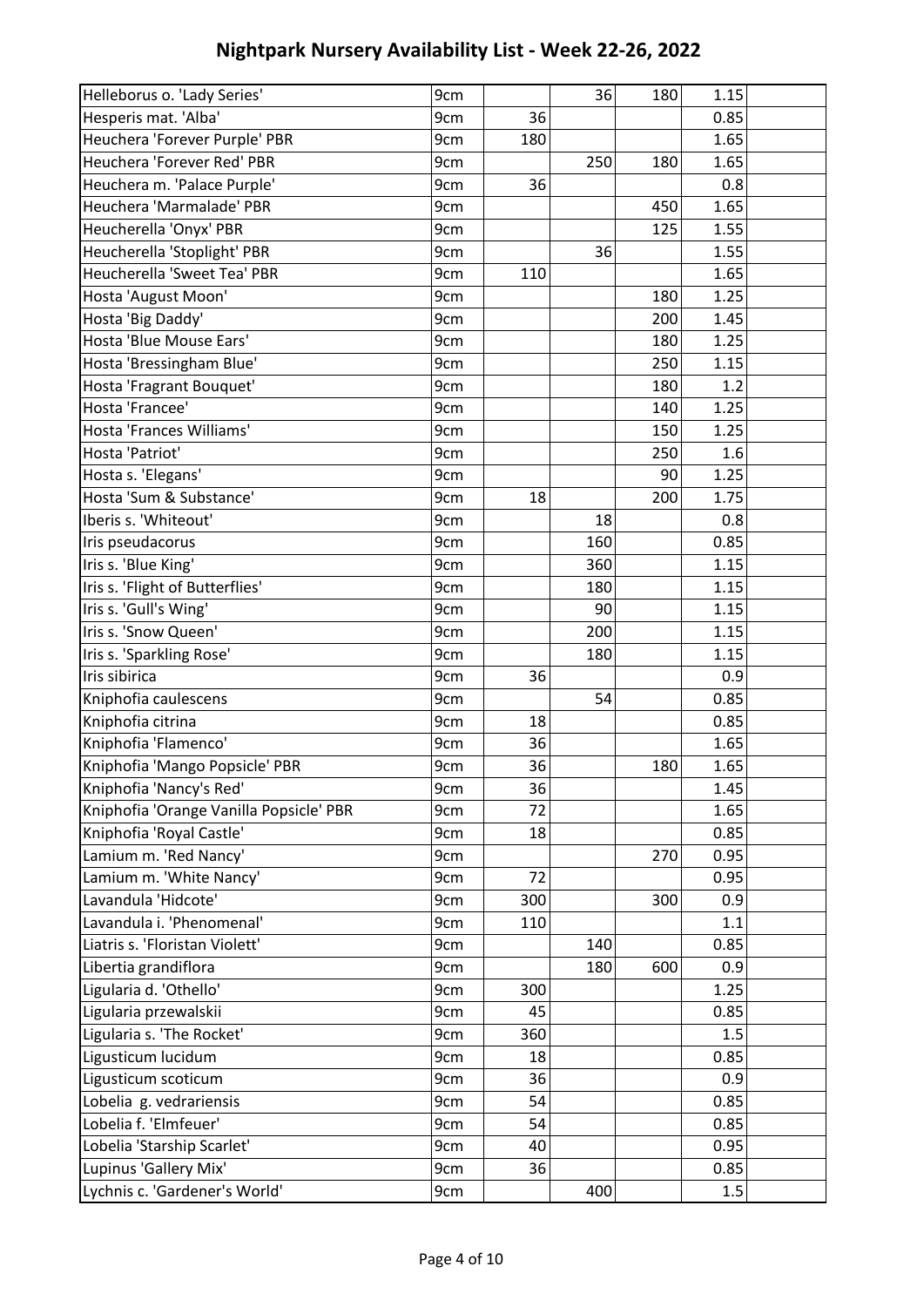| Lychnis cor. 'Alba'                   | 9cm | 36  |     | 54  | 0.8  |  |
|---------------------------------------|-----|-----|-----|-----|------|--|
| Lychnis v. 'Splendens'                | 9cm | 72  |     |     | 0.8  |  |
| Lysimachia a. 'Beaujolais'            | 9cm | 54  |     |     | 0.9  |  |
| Lythrum s. Robert'                    | 9cm | 90  |     | 125 | 1.05 |  |
| Lythrum s. 'Robin'                    | 9cm | 140 |     | 140 | 1.05 |  |
| Lythrum v. 'Dropmore Purple'          | 9cm | 54  |     |     | 1.05 |  |
| Mathiasella b. 'Green Dream'          | 9cm |     |     | 270 | 1.75 |  |
| Monarda 'Balmy Purple'                | 9cm |     | 180 |     |      |  |
| Monarda 'Balmy Rose'                  | 9cm |     | 180 |     |      |  |
| Nepeta 'Six Hills Giant'              | 9cm | 100 |     | 250 | 0.9  |  |
| Nepeta 'Walkers Low'                  | 9cm | 100 |     | 300 | 0.9  |  |
| Omphalodes c. 'Cherry Ingram'         | 9cm |     | 100 | 90  | 1.5  |  |
| Omphalodes verna                      | 9cm |     |     | 54  | 1.2  |  |
| Omphalodes verna 'Alba'               | 9cm |     |     | 270 | 1.2  |  |
| Pachyphragma macrophylla              | 9cm | 250 |     |     | 0.95 |  |
| Pachysandra t. 'Green Carpet'         | 9cm | 90  |     | 360 | 0.95 |  |
| Papaver o. 'Beauty of Livermere'      | 9cm | 36  |     |     | 0.8  |  |
| Paradisea lusitanica                  | 9cm | 54  |     |     | 0.85 |  |
| Penstemon 'Garnet'                    | 9cm | 18  |     |     | 1.05 |  |
| Perovskia a. 'Blue Steel'             | 9cm | 30  |     |     | 1.05 |  |
| Persicaria a. 'Orange Field' PBR      | 9cm |     |     | 250 | 1.65 |  |
| Persicaria aff. 'Superba'             | 9cm | 90  |     |     | 1.05 |  |
| Persicaria amp. 'Speciosa'            | 9cm |     | 250 |     | 1.5  |  |
| Persicaria 'Fat Domino'               | 9cm |     | 160 |     | 1.65 |  |
| Phlox p. 'Famous Magenta'             | 9cm | 60  |     |     | 1.1  |  |
| Phlox p. 'Famous- Pink with Eye'      | 9cm | 108 | 54  |     | 1.1  |  |
| Phlox p. 'Famous Purple'              | 9cm | 36  |     |     | 1.1  |  |
| Phlox p. 'Famous White'               | 9cm | 110 |     |     | 1.1  |  |
| Phlox p. 'Famous- white with Eye'     | 9cm | 72  |     |     | 1.1  |  |
| Phlox sub. Fabulous- Dark Blue Centre | 9cm | 18  | 18  |     | 0.95 |  |
| Phlox sub. 'Fabulous Rose'            | 9cm | 54  |     |     | 0.95 |  |
| Phlox sub. 'White Delight'            | 9cm | 72  |     |     | 0.95 |  |
| Primula j. 'Miller's Crimson'         | 9cm | 125 |     |     | 0.85 |  |
| Primula pubescens                     | 9cm | 72  |     |     | 0.85 |  |
| Primula veris                         | 9cm | 54  |     |     | 0.85 |  |
| Primula vialii                        | 9cm |     | 90  |     | 0.95 |  |
| Primula vulgaris                      | 9cm | 180 |     |     | 0.85 |  |
| Pulmonaria I. 'Diana Clare'           | 9cm |     | 270 |     | 1.5  |  |
| Pulsatilla v. alba                    | 9cm | 18  |     |     | 0.9  |  |
| Pulsatilla v. 'Blaue Glocke'          | 9cm | 36  |     |     | 0.9  |  |
| Pulsatilla v. rubra                   | 9cm | 36  |     |     | 0.9  |  |
| Rehmannia elata                       | 9cm | 18  |     |     | 0.85 |  |
| Rheum p. 'Tanguiticum'                | 9cm | 54  |     |     | 0.9  |  |
| Rheum r. 'Victoria'                   | 9cm | 54  |     |     | 0.85 |  |
| Rodgersia pinnata                     | 9cm | 18  |     |     | 0.95 |  |
| Rudbeckia f. 'Goldsturm'              | 9cm | 18  |     |     | 0.85 |  |
| Rudbeckia s. 'Henry Eilers'           | 9cm |     |     | 180 | 1.6  |  |
| Salvia argentea                       | 9cm | 125 |     |     | 0.85 |  |
| Salvia 'Black & Bloom'                | 9cm | 18  |     |     | 1.1  |  |
| Salvia m. 'Hot Lips'                  | 9cm | 360 |     |     | 1.1  |  |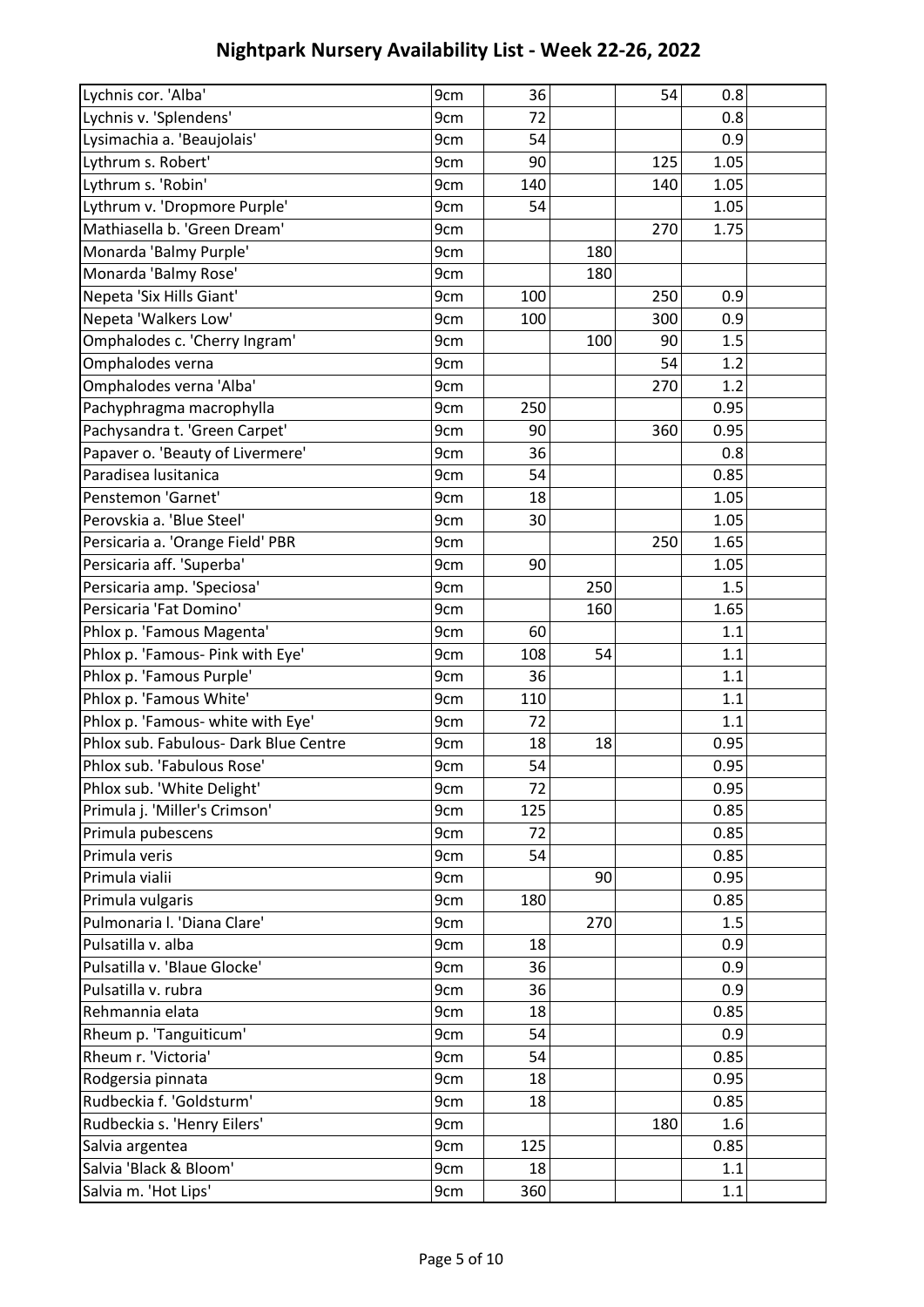| Salvia m. 'Makris'                       | 9cm | 250 |     |     | 1.2          |  |
|------------------------------------------|-----|-----|-----|-----|--------------|--|
| Salvia 'Mystic Spires Blue'              | 9cm | 250 |     |     | 1.1          |  |
| Salvia n. 'Caradonna'                    | 9cm |     | 130 |     | 0.95         |  |
| Salvia n. 'Mainacht'                     | 9cm | 400 |     |     | 1.05         |  |
| Salvia n. 'Ostfriesland'                 | 9cm |     | 90  |     | 0.95         |  |
| Salvia patens                            | 9cm |     | 125 |     | 0.95         |  |
| Salvia 'Purple & Bloom'                  | 9cm | 36  |     |     | 1.1          |  |
| Salvia 'Purple & Bloom'                  | 9cm | 54  |     |     | 1.1          |  |
| Sanguisorba o. 'Tanna'                   | 9cm | 36  |     |     | 1.25         |  |
| Scabiosa c. 'Butterfly Blue'             | 9cm | 200 |     |     | 0.95         |  |
| Scabiosa c. 'Pink Mist'                  | 9cm | 54  | 240 |     | 0.95         |  |
| Schizostylis c. 'Alba'                   | 9cm |     | 270 |     | 1.5          |  |
| Schizostylis c. 'Major'                  | 9cm |     |     | 270 | 1.5          |  |
| Schizostylis c. 'Mrs Hegarty'            | 9cm |     | 270 |     | 1.5          |  |
| Selinum wallichianum                     | 9cm |     |     | 180 | 0.95         |  |
| Senecio 'Angel Wings'                    | 9cm | 400 |     |     | 1.75         |  |
| Sisyrinchium striatum                    | 9cm | 18  |     |     | 0.85         |  |
| Thalictrum aquilegifolium                | 9cm | 54  |     |     | 0.85         |  |
| Thalictrum aquilegifolium var. sibericum | 9cm | 72  |     |     | 0.85         |  |
| Thalictrum 'Black Stockings' PBR         | 9cm | 160 |     |     | 1.65         |  |
| Thalictrum d. 'Album'                    | 9cm |     | 200 |     | 1.5          |  |
| Thalictrum d. 'Splendide White' PBR      | 9cm |     |     | 550 | 1.75         |  |
| Thalictrum delavayi                      | 9cm |     |     | 90  | 1.05         |  |
| Thalictrum 'Elin'                        | 9cm |     |     | 270 | 1.5          |  |
| Thalictrum 'Nimbus Pink' PBR             | 9cm | 18  |     |     | 1.6          |  |
| Thalictrum 'Nimbus White' PBR            | 9cm |     | 90  | 54  | 1.6          |  |
| Thymus 'Doone Valley'                    | 9cm | 18  |     |     | 0.95         |  |
| Thymus p. 'Red Carpet'                   | 9cm | 36  |     |     | 0.95         |  |
| Tigridia o. 'Red Hot Tiger'              | 9cm |     | 54  |     | 1.55         |  |
| Tricyrtis hirta                          | 9cm | 90  |     |     | 0.9          |  |
| <b>Trifolium rubens</b>                  | 9cm | 36  |     |     | 0.8          |  |
| Valeriana officinalis                    | 9cm | 54  |     | 108 | 0.85         |  |
| Verbascum 'Cotswold King'                | 9cm | 18  |     |     | 0.85         |  |
| Verbascum 'Dark Eyes'                    | 9cm | 140 |     |     | 1.5          |  |
| Verbascum phoenicum                      | 9cm | 72  |     |     | 0.8          |  |
| Verbena bonariensis                      | 9cm |     | 90  |     | 0.8          |  |
| Verbena h. alba                          | 9cm | 18  |     |     | 0.85         |  |
| Verbena hastata                          | 9cm | 36  |     |     | 0.85         |  |
| Veronica gentianoides                    | 9cm | 54  |     |     | 0.8          |  |
| Veronica s. 'Inspire Pink'               | 9cm | 18  |     |     | 1.1          |  |
| Veronicastrum v. 'Fascination'           | 9cm | 18  |     |     | 1.5          |  |
| Vinca m. 'Gertrude Jekyll'               | 9cm | 150 |     |     | 1.05         |  |
| Vinca min. 'Atropurpurea'                | 9cm | 90  |     |     | 0.9          |  |
| Vinca minor                              | 9cm | 36  |     | 90  | 0.9          |  |
| Viola o. 'Royal Wedding'                 | 9cm | 36  |     |     | 1.1          |  |
| Waldsteinia ternata                      |     | 54  |     |     | 0.9          |  |
| Yucca f. 'Gold Heart'                    | 9cm |     |     |     |              |  |
| Zantedeschia aethiopica                  | 9cm | 36  | 270 |     | 1.55<br>0.95 |  |
|                                          | 9cm |     |     |     |              |  |
|                                          |     |     |     |     |              |  |
|                                          |     |     |     |     |              |  |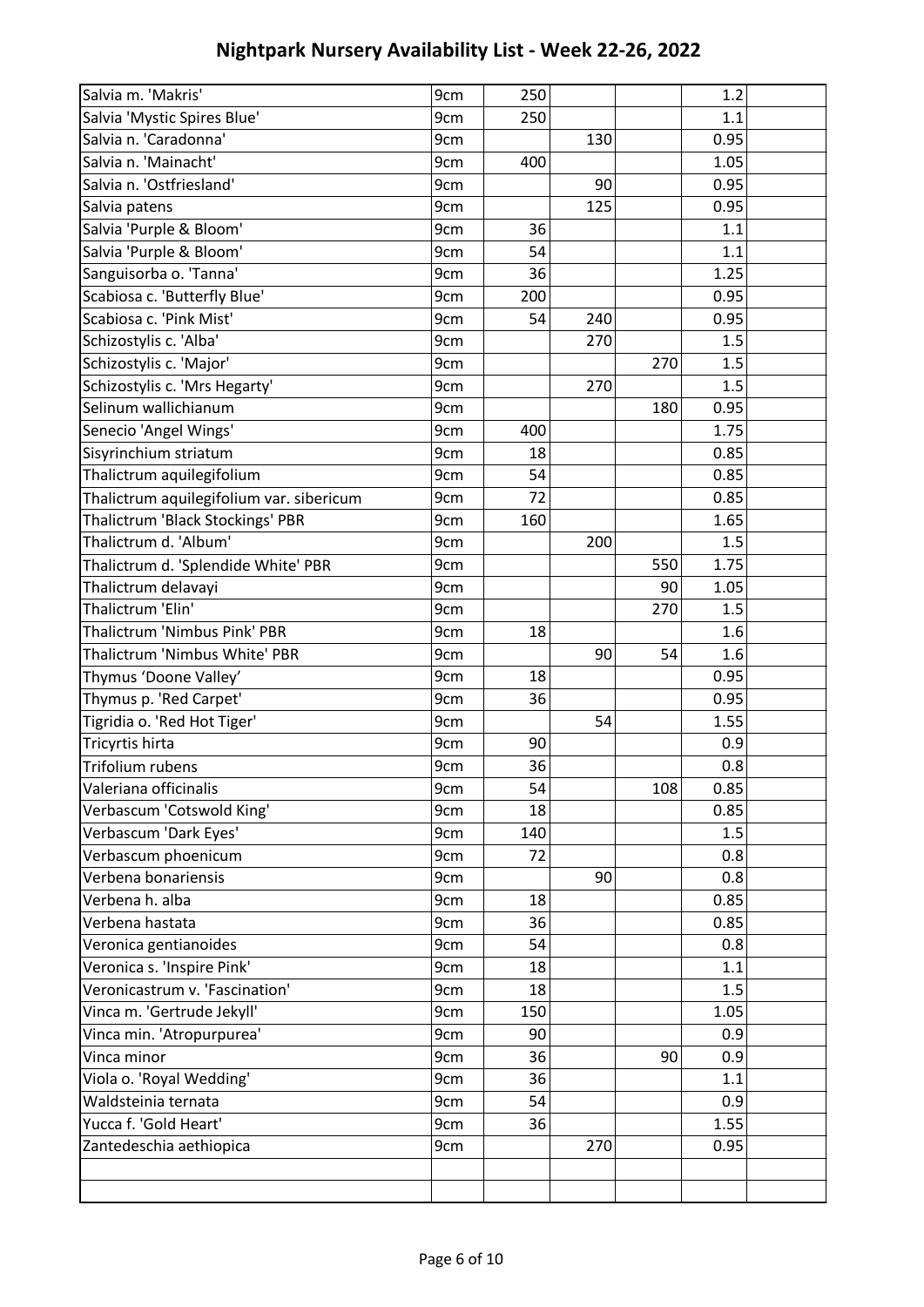| <b>Herbaceous Perennials - Plugs</b>  | <b>Size</b> | <b>WK22</b> | <b>WK24</b> | <b>WK26</b> | Price $\epsilon$ | <b>Qty Regd.</b> |
|---------------------------------------|-------------|-------------|-------------|-------------|------------------|------------------|
| Ajuga r. 'Black Scallop'              | Plug        | 110         |             |             | 0.55             |                  |
| Ajuga r. 'Burgundy Glow'              | Plug        | 110         |             |             | 0.45             |                  |
| Alcea r. 'Nigra'                      | Plug        | 150         |             |             | 0.4              |                  |
| Alchemilla mollis                     | Plug        | 480         |             |             | 0.4              |                  |
| Althaea cannabina                     | Plug        | 300         |             |             | 0.5              |                  |
| Anemone barbulata                     | Plug        | 600         |             |             | 0.45             |                  |
| Anemone pavonina                      | Plug        | 360         |             |             | 0.6              |                  |
| Angelica gigas                        | Plug        |             | 300         |             | 0.55             |                  |
| Aquilegia c. 'Earlibird Purple/White' | Plug        | 60          |             |             | 0.45             |                  |
| Aquilegia c. 'Earlybird Yellow        | Plug        | 150         |             |             | 0.45             |                  |
| Aquilegia 'Kristall'                  | Plug        | 60          |             |             | 0.4              |                  |
| Armeria maritima                      | Plug        | 1000        |             |             | 0.42             |                  |
| Asparagus o. 'Connover's Colossal'    | Plug        | 330         |             |             | 0.55             |                  |
| Astrantia major                       | Plug        | 2000        |             |             | 0.5              |                  |
| Bergenia c. 'Rotblum'                 | Plug        | 540         |             |             | 0.45             |                  |
| Calamintha nepeta                     | Plug        | 1500        |             |             | 0.45             |                  |
| Caltha palustris                      | Plug        | 300         |             |             | 0.5              |                  |
| Campanula glomerata 'alba'            | Plug        | 800         |             |             | 0.42             |                  |
| Campanula glomerata 'Superba'         | Plug        | 800         |             |             | 0.42             |                  |
| Campanula patula                      | Plug        | 420         |             |             | 0.45             |                  |
| Campanula pers. Alba                  | Plug        | 540         |             |             | 0.42             |                  |
| Campanula persicifolia                | Plug        | 180         |             |             | 0.42             |                  |
| Campanula portenschlagiana            | Plug        | 1000        |             |             | 0.42             |                  |
| Campanula poscharskyana               | Plug        | 1800        |             |             | 0.45             |                  |
| Catananche caerulea                   | Plug        | 800         |             |             | 0.42             |                  |
| Centaurea montana                     | Plug        | 720         |             |             | 0.42             |                  |
| Cephalaria gigantea                   | Plug        |             |             | 600         | 0.47             |                  |
| Clematis integrifolia                 | Plug        | 60          |             |             | 0.5              |                  |
| Clematis tanguitica                   | Plug        |             |             | 120         | 0.47             |                  |
| Cyclamen hederifolium                 | Plug        | 5000        |             |             | 0.6              |                  |
| Cynara cardunculus                    | Plug        | 300         |             |             | 0.42             |                  |
| Delosperma sutherlandii               | Plug        | 240         |             |             | 0.45             |                  |
| Dianthus carthusianorum               | Plug        | 420         |             |             | 0.47             |                  |
| Dianthus cruentus                     | Plug        |             | 420         |             | 0.5              |                  |
| Digitalis mertonensis                 | Plug        | 720         |             |             | 0.45             |                  |
| Digitalis p. albiflora                | Plug        | 720         |             |             | 0.45             |                  |
| Digitalis p. 'Excelsior Hybrids'      | Plug        | 480         |             |             | 0.45             |                  |
| Doronicum o. 'Little Leo'             | Plug        | 300         |             |             | 0.42             |                  |
| Echinacea p. 'Magnus'                 | Plug        | 1600        |             |             | 0.47             |                  |
| Echinacea p. 'Pow Wow Wild Berry'     | Plug        | 600         |             | 540         | 0.55             |                  |
| Echinacea p. 'White Swan'             | Plug        | 1800        |             |             | 0.47             |                  |
| Echinops ritro                        | Plug        | 1000        |             |             | 0.45             |                  |
| Echinops b. 'Blue Globe'              | Plug        | 1500        |             |             | 0.45             |                  |
| Erigeron karvinskianus                | Plug        | 300         | 800         |             | 0.42             |                  |
| Eryngium agavifolium                  | Plug        |             | 300         |             | 0.47             |                  |
| Eryngium bourgatii                    | Plug        | 1000        |             |             | 0.5              |                  |
| Eryngium p. 'Blue Hobbit'             | Plug        | 1500        |             |             | 0.45             |                  |
| Eryngium variifolium                  | Plug        |             |             | 1500        | 0.47             |                  |
| Eryngium yuccifolium                  | Plug        |             |             | 240         | 0.47             |                  |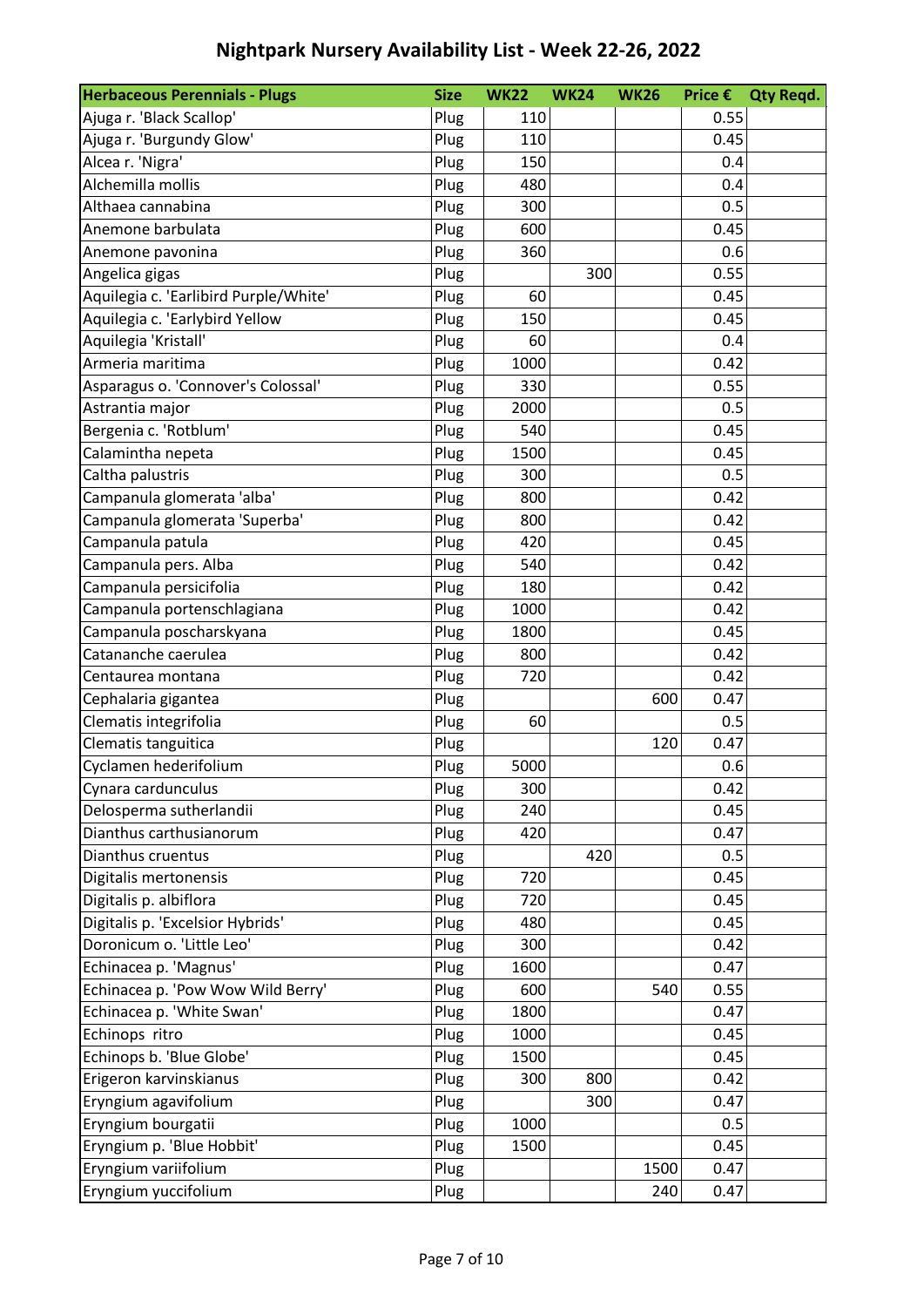| Foeniculum vulgare                     | Plug | 540  |      |      | 0.47 |  |
|----------------------------------------|------|------|------|------|------|--|
| Fragaria v. 'Alexandria'               | Plug | 600  |      |      | 0.42 |  |
| Gaura I. 'Elurra'                      | Plug | 120  |      |      | 0.45 |  |
| Geranium p. 'Bill Wallis'              | Plug | 300  |      |      | 0.47 |  |
| Geum c. 'Borisii'                      | Plug | 1500 |      |      | 0.45 |  |
| Geum c. 'Lady Stratheden'              | Plug | 100  |      |      | 0.45 |  |
| Gunnera tinctoria                      | Plug |      |      | 480  | 0.47 |  |
| Helenium a. 'Helena Red Shades'        | Plug | 1000 |      | 500  | 0.45 |  |
| Helleborus argutifolius                | Plug | 2000 |      | 1500 | 0.47 |  |
| <b>Helleborus foetidus</b>             | Plug | 600  | 600  |      | 0.5  |  |
| Helleborus orientalis 'Lady Series'    | Plug | 1500 |      |      | 0.52 |  |
| Heuchera m. 'Palace Purple'            | Plug | 600  |      |      | 0.4  |  |
| Iris orientalis                        | Plug | 120  |      |      | 0.5  |  |
| Iris pseudacorus                       | Plug | 330  |      |      | 0.45 |  |
| Iris sibirica                          | Plug | 260  |      |      | 0.5  |  |
| Knautia m. 'Melton Pastels'            | Plug | 240  |      |      | 0.45 |  |
| Kniphofia caulescens                   | Plug |      |      | 500  | 0.5  |  |
| Kniphofia citrina                      | Plug |      | 600  |      | 0.47 |  |
| Kniphofia 'Flamenco'                   | Plug | 900  |      |      | 0.45 |  |
| Kniphofia rooperi                      | Plug | 720  |      |      | 0.5  |  |
| Kniphofia 'Royal Castle'               | Plug | 1000 |      |      | 0.45 |  |
| Lamium m. 'Beacon Silver'              | Plug | 420  |      |      | 0.45 |  |
| Lavandula a. 'Hidcote'                 | Plug | 2500 |      |      | 0.45 |  |
| Leucanthemum vulgare                   | Plug | 600  |      |      | 0.42 |  |
| Liatris s. 'Floristan Violet'          | Plug | 1000 |      | 2500 | 0.45 |  |
| Liatris s. 'Floristan White'           | Plug |      | 540  |      | 0.45 |  |
| Libertia c. grandiflora                | Plug | 2000 |      | 3000 | 0.52 |  |
| Libertia i. 'Sunset Strain'            | Plug | 600  |      |      | 0.6  |  |
| Ligularia przewalskii                  | Plug | 240  |      | 500  | 0.45 |  |
| Ligusticum lucidum                     | Plug | 130  | 130  |      | 0.47 |  |
| Ligusticum scoticum                    | Plug | 330  |      |      | 0.47 |  |
| Lobelia f. 'Elmfeuer' (Queen Victoria) | Plug | 1800 |      |      | 0.45 |  |
| Lupinus 'Gallery Blue'                 | Plug | 260  |      |      | 0.45 |  |
| Lupinus 'Gallery Red'                  | Plug | 600  |      |      | 0.45 |  |
| Lychnis chalcedonica                   | Plug | 90   |      |      | 0.42 |  |
| Lychnis cor. 'Alba'                    | Plug | 120  |      |      | 0.42 |  |
| Lychnis viscaria 'Splendens'           | Plug | 540  |      |      | 0.42 |  |
| Lysimachia a. 'Beaujolais'             | Plug | 120  |      |      | 0.47 |  |
| Matthiola p. 'Alba'                    | Plug | 420  |      |      | 0.45 |  |
| Myrrhis odorata                        | Plug | 1500 |      |      | 0.5  |  |
| Orthrosanthus laxus                    | Plug | 60   |      |      | 0.5  |  |
| Pachyphragma macrophylla               | Plug | 1200 |      | 900  | 0.5  |  |
| Phlomis russelliana                    | Plug |      | 1500 | 1500 | 0.5  |  |
| Phormium tenax                         | Plug | 60   | 60   |      | 0.47 |  |
| Potentilla n. 'Miss Willmott'          | Plug | 360  |      |      | 0.45 |  |
| Potentilla 'Ron McBeath'               | Plug | 360  |      |      | 0.45 |  |
| Primula bulleyana                      | Plug | 180  |      |      | 0.47 |  |
| Primula capitata                       | Plug | 320  |      |      | 0.42 |  |
| Primula dent. 'Alba'                   | Plug | 60   |      |      | 0.42 |  |
| Primula dent. 'Rubin'                  | Plug | 200  |      |      | 0.42 |  |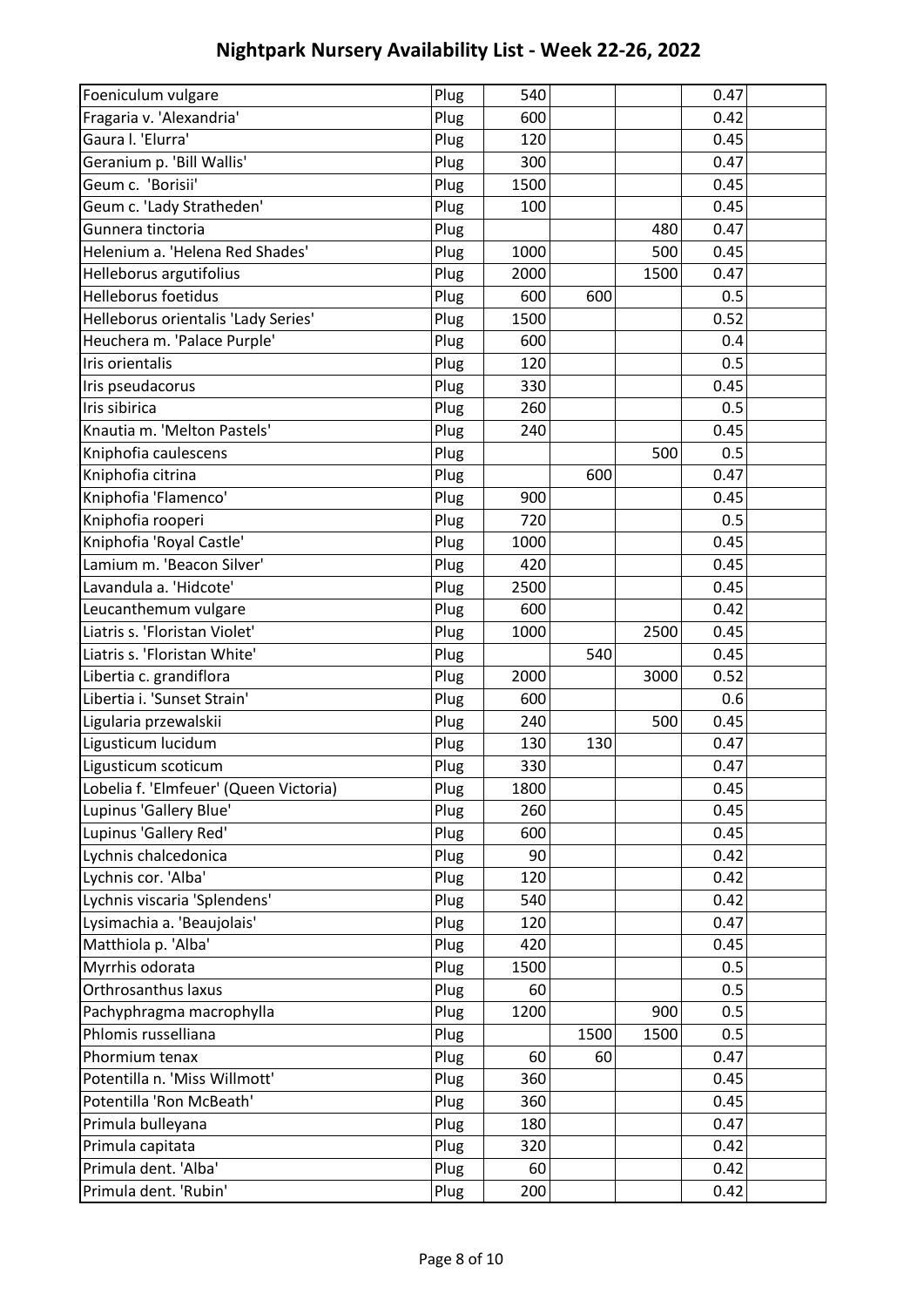| Primula denticulata                                                                                                                                                           | Plug        | 220         |             | 220         | 0.42    |                  |
|-------------------------------------------------------------------------------------------------------------------------------------------------------------------------------|-------------|-------------|-------------|-------------|---------|------------------|
| Primula j. 'Candelabra Hybrids'                                                                                                                                               | Plug        | 480         |             |             | 0.47    |                  |
| Primula j. 'Miller's Crimson'                                                                                                                                                 | Plug        | 120         | 250         |             | 0.47    |                  |
| Primula j. 'Postford White'                                                                                                                                                   | Plug        | 180         |             |             | 0.47    |                  |
| Primula pulverulenta                                                                                                                                                          | Plug        | 60          |             |             | 0.45    |                  |
| Primula veris                                                                                                                                                                 | Plug        | 600         |             | 1000        | 0.47    |                  |
| Primula vialii                                                                                                                                                                | Plug        | 1500        |             |             | 0.47    |                  |
| Primula vulgaris                                                                                                                                                              | Plug        |             |             | 1000        | 0.47    |                  |
| Pulsatilla v. 'Alba'                                                                                                                                                          | Plug        | 130         |             | 130         | 0.5     |                  |
| Pulsatilla v. 'Blaue Glocke'                                                                                                                                                  | Plug        |             |             | 130         | 0.5     |                  |
| Pulsatilla v. rubra                                                                                                                                                           | Plug        |             |             | 130         | 0.5     |                  |
| Rodgersia pinnata                                                                                                                                                             | Plug        |             |             | 1000        | 0.45    |                  |
| Rosmarinus officinalis                                                                                                                                                        | Plug        | 160         |             |             | 0.5     |                  |
| Rudbeckia f. 'Goldsturm'                                                                                                                                                      | Plug        |             | 1000        |             | 0.45    |                  |
| Salvia argentea                                                                                                                                                               | Plug        | 130         |             |             | 0.45    |                  |
| Salvia n. 'Synchro White'                                                                                                                                                     | Plug        | 60          |             |             | 0.45    |                  |
| Salvia patens                                                                                                                                                                 | Plug        | 720         |             |             | 0.45    |                  |
| Sanguisorba hakusanensis                                                                                                                                                      | Plug        |             | 240         |             | 0.6     |                  |
| Selinum wallichianum                                                                                                                                                          | Plug        | 1000        |             |             | 0.5     |                  |
| Sisyrinchium striatum                                                                                                                                                         | Plug        |             |             | 1000        | 0.47    |                  |
| Stachys byzantina                                                                                                                                                             | Plug        |             | 540         |             | 0.42    |                  |
| <b>Trifolium rubens</b>                                                                                                                                                       | Plug        | 60          |             |             | 0.45    |                  |
| Trollius c. 'Golden Queen'                                                                                                                                                    | Plug        | 1000        |             |             | 0.5     |                  |
| Valeriana officinalis                                                                                                                                                         | Plug        | 480         |             |             | 0.45    |                  |
| Verbascum p. 'Violetta'                                                                                                                                                       | Plug        | 180         |             |             | 0.47    |                  |
| Verbascum phoen. mixed                                                                                                                                                        | Plug        | 240         |             |             | 0.47    |                  |
| Verbena bonariensis                                                                                                                                                           | Plug        | 1800        |             |             | 0.42    |                  |
| Verbena rigida                                                                                                                                                                | Plug        | 1500        |             |             | 0.45    |                  |
| Veronica gentianoides                                                                                                                                                         | Plug        | 100         |             |             | 0.42    |                  |
| Veronica spicata 'Nana Blauteppich'                                                                                                                                           | Plug        | 540         |             |             | 0.42    |                  |
| Vinca minor                                                                                                                                                                   | Plug        | 190         |             |             | 0.5     |                  |
| Vinca minor 'Alba'                                                                                                                                                            | Plug        | 130         |             |             | 0.5     |                  |
| <b>Woody plants - Plugs</b>                                                                                                                                                   | <b>Size</b> | <b>WK22</b> | <b>WK24</b> | <b>WK26</b> | Price € | <b>Qty Regd.</b> |
| Acacia melanoxylon                                                                                                                                                            | Plug        | 300         |             |             | 0.55    |                  |
| Acacia pravissima                                                                                                                                                             | Plug        | 600         |             |             | 0.55    |                  |
| Cordyline australis                                                                                                                                                           | Plug        |             |             |             | 0.5     |                  |
| Eucalyptus dalrympleana                                                                                                                                                       | Plug        | 300         |             |             | 0.55    |                  |
| Eucalyptus globulus                                                                                                                                                           | Plug        |             | 60          |             | 0.55    |                  |
| Eucalyptus moorei                                                                                                                                                             | Plug        | 130         |             |             | 0.55    |                  |
| Eucalyptus neglecta                                                                                                                                                           |             |             |             |             |         |                  |
| Melianthus major                                                                                                                                                              | Plug        | 65          |             |             | 0.55    |                  |
|                                                                                                                                                                               | Plug        |             |             | 1000        | 0.6     |                  |
| <b>Woody plants - 9cm</b>                                                                                                                                                     | <b>Size</b> | <b>WK22</b> | <b>WK24</b> | <b>WK26</b> | Price € | <b>Qty Regd.</b> |
| Acacia pravissima                                                                                                                                                             | 9cm         |             | 180         |             | 1.2     |                  |
| Melianthus major                                                                                                                                                              | 9cm         | 150         |             | 180         | 1.2     |                  |
| Paeonia lutea                                                                                                                                                                 | 9cm         | 180         |             | 90          | 1.1     |                  |
| Colour lables available for many items (10c each)                                                                                                                             |             |             |             |             |         |                  |
| Please indicate if you would like them                                                                                                                                        |             |             | please tick |             |         |                  |
| <b>Terms &amp; Conditions of Sale</b>                                                                                                                                         |             |             |             |             |         |                  |
| For details of full Terms and Conditions, please contact Nightpark Nursery.<br>All plants are offered subject to being unsold, satisfactory growth, crop shortage or failure. |             |             |             |             |         |                  |